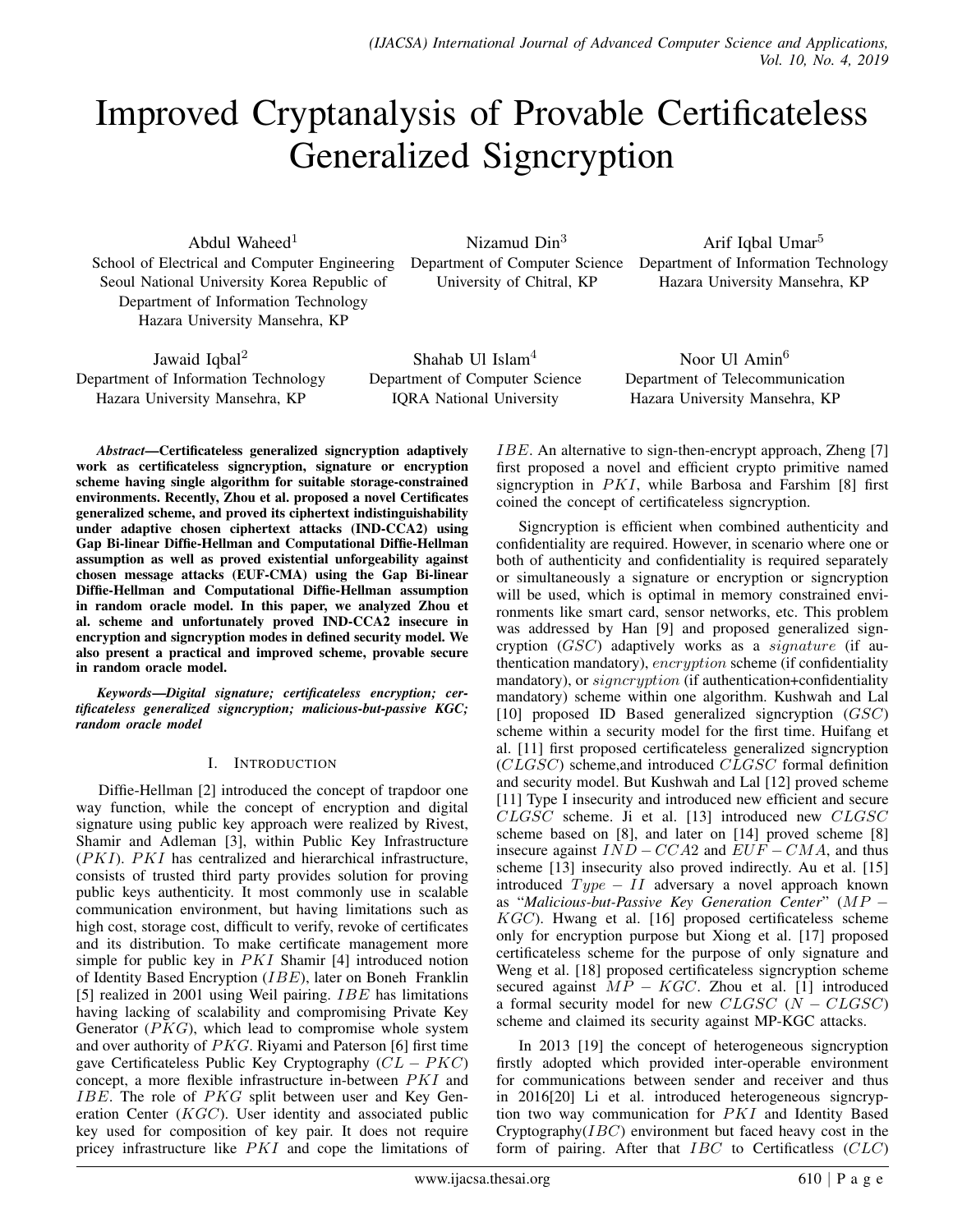scheme also presented in 2017[21] and that same year Wang et al.[22] introduced  $ID$  based to  $PKI$  in standard model scheme. These above few heterogeneous schemes found in literature but the generalized form still missing.

We analyzed Zhou et al. [1] CLGSC scheme and unfortunately proved  $IND - CCA - II$  insecure in encryption and signcryption modes in their defined security model. We provided a fix to Zhou et al.  $N - CLGSC$  and proposed an improved  $N - CLGSC(1N - CLGLSC)$  scheme. The improved scheme is efficient and secure compare with Zhou et al.  $N - CLGSC$  and few others found in literature.

Remaining sections of this paper is organizes as: Section 2 gives preliminaries overview and security model. Section 3 presents of Zhou et al. scheme review. Section 4 presents attacks on stated scheme. Section 5 presents attacks over improved scheme. Security and cost analysis are presented in Section 6 and at the end Section 7 conclude paper.

## II. PRELIMINARIES

Definitions evoke in following are used in proposed scheme [1].

Let  $(G_1,+)$  and  $(G_2,+)$  be two additive cyclic group having  $P_1$  and  $P_2$  elliptic curve points generator defined over finite field of order n. Let  $G_T(G_1,*)$  be a multiplicative cyclic subgroup of finite field.

A bilinear group description  $\Gamma(G_1, G_2, \hat{e}, G_T)$  where  $\hat{e}$ :  $G_1 \times G_2 \rightarrow G_T$  is able to compute efficient group laws and non degeneracy of bilinear mapping.

Let a bilinear group plan Γ, such that  $\mathcal{GBDH}$  assumption is hold if advantages of probabilistic polynomial time( $\mathcal{PPT}$ ) intruder defined is considered negligible as below.

$$
Adv\Gamma^{\mathcal{GBDH}}(A; q_{\mathcal{DBDH}}) = Pr[T := \hat{e}(P, P)^{xyz}
$$

$$
[\tilde{x}, \tilde{y}, \tilde{z} \leftarrow Z_p; T \leftarrow A^{o_{\Gamma}(T, \tilde{x}P, \tilde{y}P, \tilde{z}P)}]
$$
(1)

By  $O_\Gamma$  point to the Decisional Bilinear Diffie Hellman oracle is used for tuple  $(\tilde{\mathfrak{X}}P, \tilde{\mathfrak{Y}}P, \tilde{\mathfrak{Z}}P, T)$ . The result is 1, if the statement  $T := \hat{e}(P, P)^{xyz}$  hold else 0 otherwise, and  $q_{DBDH}$ represents number of queries in  $eq(1)$ .

Let a bilinear group plan  $\Gamma$  such that in presence of Decisional Bilinear Diffie Hellman oracle assumption if the advantage of  $PPT$  attacker defined under below probability is consider negligible.

$$
\operatorname{Adv}_{\Gamma}^{\mathcal{G}D\mathcal{H}}(A, q_{DBDH}) = Pr[Q = \widetilde{x}\widetilde{y}P|\widetilde{x}, \widetilde{y} \leftarrow \mathcal{Z}_p, Q \leftarrow A^{O_{\Gamma}}(\Gamma, \widetilde{x}P, \widetilde{y}P)]
$$
(2)

 $O_\Gamma$  and  $q_{DBDH}$  define as above.

Let a bilinear group plan  $\Gamma$ , such that the assumption of Computational Diffie Hellman  $(\mathcal{CDH})$  is hold if the advantage of any PPT attacker defined under below probability is negligible.

$$
Adv_{\Gamma}^{\mathcal{CDH}}(A) = Pr\left[\mathcal{Q} = \widetilde{x}\widetilde{y}P|\widetilde{x}, \widetilde{y} \leftarrow \mathcal{Z}_p; \mathcal{Q} \leftarrow A(\Gamma, \widetilde{x}P, \widetilde{y}P)\right].
$$
\n(3)

#### *A. Framework of N-CLGSC*

The  $N - CLGSC$  defined using five Probabilistic Polynomial Time  $(PPT)$  and one Deterministic Polynomial Time  $(DPT)$  algorithms.

- 1) *Setup*  $(I^k)$ : Its is a PPT algorithm executed by KGC, which takes security parameter  $(1^k$  security parameter key and public key pair  $(m_{nk}, m_{sk})$ , with global parameters params.
- 2) *Extract-partial-private-key (ID,*  $m_{sk}$ *, , params):* This  $PPT$  algorithm executed by  $\mathcal{KG}C$ , which takes user identity  $ID_i \in \{0, 1\}^*$ , params  $(m_{sk},params)$ as input, and returns *partial-private-key*  $D_i$ .
- 3) *Generates user keys (ID, params)*: This PPT algorithm executed by user, which takes  $(ID_i, params)$ as input and returns a secret key and public key  $pairs(x_i, P).$
- 4) *Set-private-key (D, x, params)*: This PPT algorithm executed by the user, takes  $(ID_i, x_i, params)$  as input and returns full private key  $S_i$ .
- 5) *GSC(m,S<sub>A</sub>, ID<sub>s</sub>,D<sub>B</sub>, ID<sub>B</sub>): This PPT algorithm ex*ecuted by the user and run in three modes: signature, encryption and signcryption.
	- Signature only mode: If sender sign message  $m \in M$  without definite receiver, it takes inputs  $(S_A, m, ID_{\phi})$ , with null receiver identity  $ID_{\phi}$ , and returns  $\sigma = GSC(m, S_A, ID_{\phi})$  $= sign(m, S_A).$
	- Encryption only mode: If Alice confidentially sends message m to receiver Bob, it takes inputs  $(m, S_{\phi}, D_B, ID_B)$ , with null sender identity  $S_{\phi}$ , and returns  $\sigma = GSC(S_{\phi}, m, D_B, ID_B) = encrypt$  $(m, D_B, ID_B)$ .
	- Signcryption only mode: If Alice transmits a message  $m$  in an authenticated and confidential way to receiver, it takes inputs  $(m, S_A, ID_B)$ , and returns  $\sigma = GSC(m, S_A, ID_A, D_B, ID_B) = sign$ crypt  $(m, S_A, ID_A, D_B, ID_B)$
- 6) *UGSC(* $\sigma$ *)*: This  $\mathcal{DPT}$  algorithm runs by receiver it takes received  $\sigma$  as input and validate if it is true then decrypts or unsigncrypts and returns message  $(m)$ , otherwise return false  $\perp$ .
- *B. Security Analysis*

## **Confidentiality**

The  $N - CLGSC$  notion is captured here to represent two games between challenger  $(C)$  and adversary  $(A)$ . First for adversary-I  $(A-I)$  and second for adversary-II  $(A-II)$ .

*1)* GAME 01:  $(IND - CLGSC - CCA2 - I):$ 

- **Initialization:** Challenger  $C$  start this algorithm and take security parameters  $k$  as input and returns params as output to adversary A-I.
- Find stage: At this level adversary  $A-I$  makes few oracles adaptively.
- **Challenge:** A-I selects  $m_0$  and  $m_1$  equal length two distinct messages,  $ID_A^*$  is sender's  $ID$  and  $ID_B^*$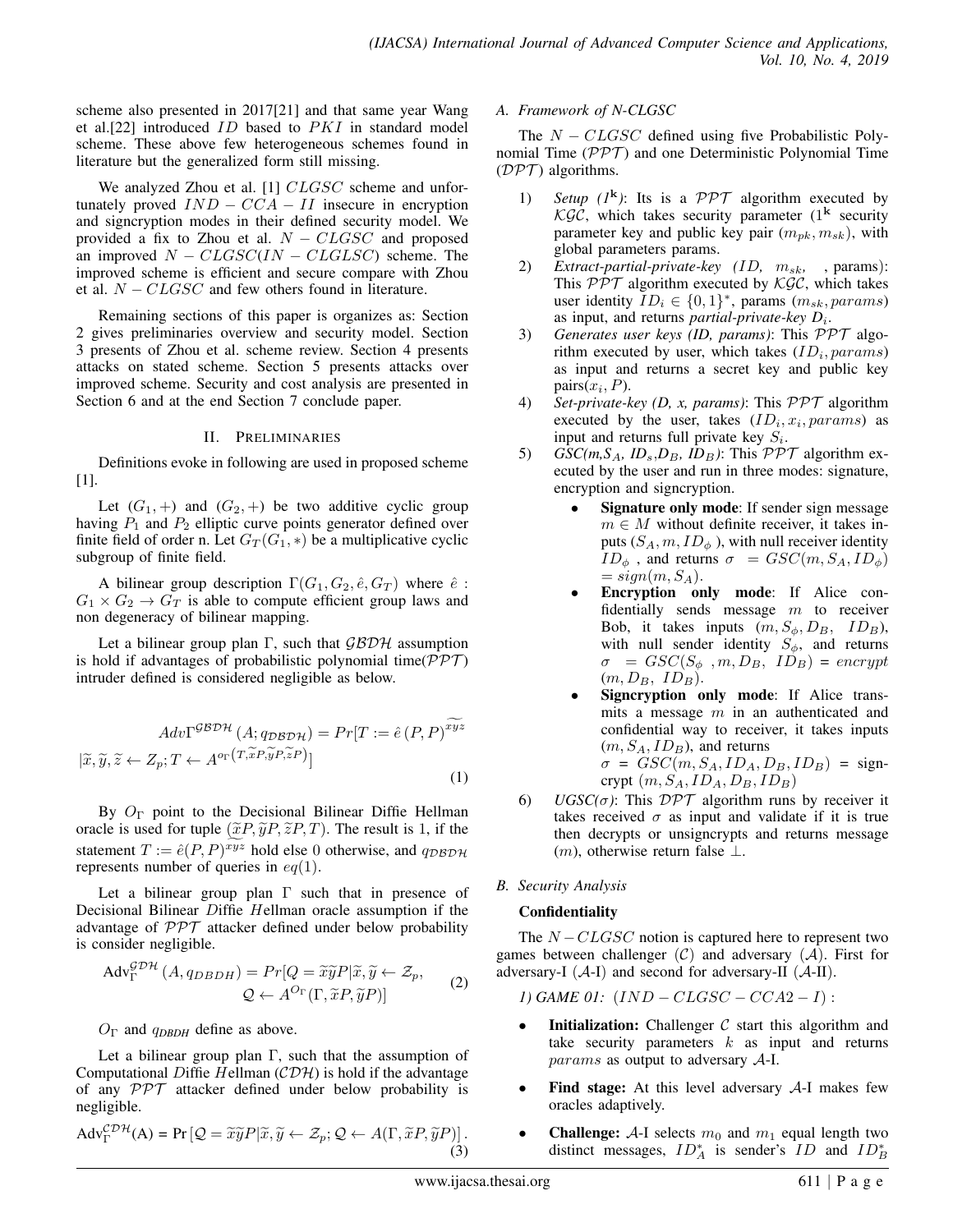receiver's ID using which he/she makes challenges. Adversary  $A$ -I must have no private key for extraction query on  $ID_B^*$ , and also  $ID_B^* \neq ID_{\phi}$  for confidentiality game. Challenger C selects a bit  $\lambda \in \{0, 1\}$ randomly, and runs GSC algorithm with message  $m<sub>\lambda</sub>$ using  $ID_A^*$  and  $ID_B^*$  and returns output  $(\sigma^*)$  as a ciphertext to A-I.

**Guess stage:** Just like find stage  $A-I$  makes few queries adaptively. For private key extraction corresponding to  $ID_B^*$  does not allow to make UGSC query on ciphertext  $(\sigma^*)$  using private keys of sender and receiver  $ID_A^*$  and  $ID_B^*$  respectively until to replace with public keys  $(P\ddot{K}_A^*, P K_B^*)$  after a challenge. Eventually, A-I wins the game after output a bit  $\lambda$  and if  $\lambda := \lambda$ .

Advantage of adversary  $A-I$  define as;

$$
Adv_{\mathcal{A}-I}^{IND-CLGSC-CCA2-I} := 2Pr\left[\lambda := \acute{\lambda}\right] - 1
$$

Note: In above game, we consider only encryption mode of CLGSC where sender private key  $ID_A^*$  is equal to zero therefore in challenge phase algorithm runs in only encryption mode. For encryption and signcryption only modes use same confidentiality game.

A  $New - CLGSC$  scheme is secure against  $IND CLGSC-CCA2-I$  in encryption only mode or signcryption only mode if it is secure for all Probabilistic Polynomial Time  $PPT$  adversary A-I and game winning consider negligible.

*2) GAME 02* (*IND − CLGSC − CCA2 − II*): Here in this game  $k$  represents security parameters and  $C$  represents simulator.

Simulator  $C$  executes  $A$ -II using input  $1^k$  and *master key gen*. A master key pair  $(M_{SK}$ ,  $M_{PK}$ ) *set params* generated by adversary  $A$ -II provides  $M_{SK}$  and *set params* to  $C$  without making query to any oracle.

 $\mathcal C$  executes  $\mathcal A$ -II on  $1^k$  again with different tag makes above query adaptively and  $A$ -II select two equal length messages  $(m_0, m_1)$  and  $ID_A^*$ ,  $ID_B^*$  on which makes challenges. For the purpose of extraction query on  $ID_B^*$  A-II must has no choice to make private key.

C selects a bit  $\lambda \in \{0, 1\}$  randomly, and also runs A-II using challenged ciphertext  $\sigma^*$  with guess where;

 $\sigma^* \leftarrow GSC(m\lambda,\mathrm{ID}_A^*,ID_B^*)$ 

Like step 2 A-II makes queries again adaptively. Extraction and UGSC query on ciphertext  $\sigma^*$  not allowed. Eventually,  $\mathcal{A}$ -II wins the game after output a bit  $\lambda$  and if  $\lambda := \lambda$ .Advantages of A-II's is define as;

$$
Adv^{IND-CLGSC-CCA2-II}_{\mathcal{A}-II}=2Pr[\lambda=\acute{\lambda}]-1
$$

Note: At step second in above algorithm, if sender  $ID_A^*$ vacant, it will be run in encryption only mode else it will be run in signcryption only mode, for both modes share similar confidentiality game.

 $CLGSC$  scheme is to be secured against  $IND CLGSC - CCA2 - II$  in encryption only mode or signcryption only mode if it is secure for all Probabilistic Polynomial Time  $PPT$  adversary A-II, and consider it negligible to win game.

*3) Unforgeability:* For EUF − CMA the CLGSC security notion is captured here using following two games between challenger  $(C)$  and adversary  $(A)$ .

*4) GAME 03 (*EUF − CLGSC − CMA − I*):*

- **Initialization:** This phase is similar to game 01.
- Queries: Adversary A-I makes polynomial time above phases oracles adaptively.
- **Forgery:** A-I produces  $(ID_A, ID_B, \sigma)$  without exposed private key  $ID_A$  where  $ID_A = ID_{\phi}$  for unforgeability game. If final results of UGSC ( $\sigma$ ,  $ID_B$ ,  $S_B$ ,  $PK_B$ ,  $ID_A$ ,  $PK_A$ ) is not  $\perp$  A-I succeed to win game. The advantage of A-I defines from the probability of their wining.

Note: In above game, we consider CLGSC signature only mode and signcryption only mode. If in forgery phase the sender  $ID_B^*$  vacant then algorithm runs in signature only mode else runs in signcryption only mode and that is why we consider similar game for both modes.

A CLGSC scheme  $EUF - CLGSC - CMA - I$  is to be declared secure in signature only mode or in signcryption only mode if it secure against all types of  $\mathcal{PPT}$  adversary  $\mathcal{A}$ -I and consider negligible to win the game.

*5) GAME 04 (*EUF − CLGSC − CMA − II*):*

- 1) This phase is similar to game 02.
- 2) challenger C again invokes  $A$ -II on  $1^k$  with tag *forge*. A-II makes above oracles polynomial time adaptively.
- 3) At final stage A-II produces output  $(ID_A, ID_B, \sigma)$ without exposed private key  $ID_A$  where  $ID_A = ID_{\phi}$ for unforgeability game.
- 4) If result of UGSC ( $\sigma$ ,  $ID_B$ ,  $S_B$ ,  $PK_B$ ,  $ID_A$ ,  $PK_A$ ) is not  $\perp$  then A-II succeed to win the game. A-II advantage defines from the probability of victory.

**Note:** At step 2 of above algorithm, if sender  $ID_B^*$  vacant then it will be run in signature only mode else it runs in signcryption only mode and we consider same game for both type modes.

The scheme  $N - CLGSC$  will be  $EUF - CLGSC CMA-II$  secured in signature only mode or in signcryption only mode if it is secure for all type of  $PPT$  adversary A-II and consider it negligible to win this game.

#### III. REVIEW OF ZHOU ET AL. N-CLGSC

In this section of paper, we review Zhou et al. scheme, which has the following algorithms:

• Setup  $(1^k)$ :- Given  $(1^k)$ , the Key Generation Center chooses two groups  $(G_1, +)$  and  $(G_2, *)$  having generator P of prime order n, using a bilinear map such that  $\hat{e}$  :  $G_1 \times G_1 \rightarrow G_2$ , 4 hash functions as;  $H_1 \{0,1\}^* \rightarrow G_1, H_2 \{0,1\}^* \rightarrow$  $\{0,1\}^k H_3 \{0,1\}^* \rightarrow G_1, H_4 \{0,1\}^* \rightarrow$  $G_1$ ,  $KGC$  selects random integer  $s \in$ ∗ q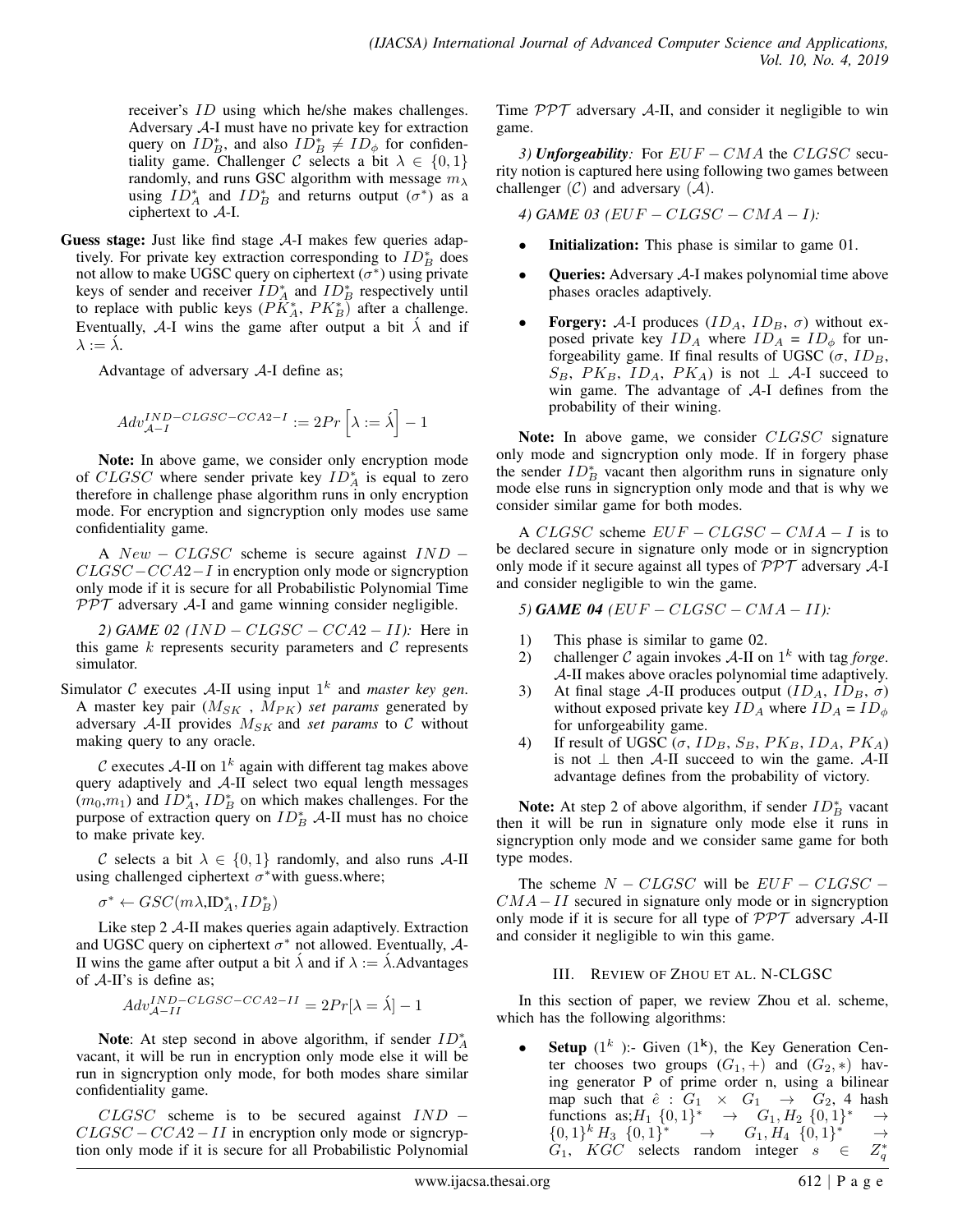and computes  $P_{Pub}$  =  $sP$  and then defines function like  $f(ID_i), if ID_i \in \varphi, f(ID_i) =$ 0 else  $f(ID_i)=1$   $KGC$  publishes,  $\{G_1, G_2, e, q,$  $f(.), P, P_{Pub}, H_1, H_2, H_3, H_4$  as system parameters.

**Note:** At initial stage it is also possible that  $KGC$  be malicious.

- **Extract partial private key:** For the given *ith* user identity  $ID_i$ ,  $KGC$  computes partial private key as  $D_i = sQ_i = sH_1(ID_i ).$
- **Generate user keys:** The  $ith$  user chooses random integer  $x_i \in z_q^*$  and computes public key as  $PK_i =$  $x_iP$
- Set private key: The *ith* user sets  $SK_i = \langle x_i, D_i \rangle$  as a private key.
	- $N CLGSC$  (m,  $D_A$ ,  $ID_A$ ,  $ID_B$ ,  $PK_B$ ,  $PK_A$ ):
		- 1) Computes  $f(ID_A), f(ID_B)$
		- 2) Chooses random number  $r \in z_q^*$  and then computes  $U = rP$
		- 3) Computes  $w := \hat{e}(P_{Pub} , QB)^{rf(ID_B)}$
		- 4) Computes  $h =$  $f(ID_B)H_2(w, U, r.PK_B, PK_B, \qquad PK_A$  $ID_A, PK_A, PK_B itemComputesV :=$  $h \oplus m$

5) Computers 
$$
H
$$
 :=  
\n $H_3(U, V, ID_A, ID_B, PK_A, PK_B)$ 

- 6) Computes  $H = H_4(V, U, ID_A, PK_A, ID_B, PK_B)$
- 7) Computes  $W = f(ID_A)D_A + rH +$  $f(ID_A)x_A$  $^{\prime}$  H
- 8) At the end returns c as  $ciphertext =$  $(U, V, W)$
- $UGSC(U, V, W, ID<sub>A</sub>, ID<sub>B</sub>, PK<sub>A</sub>, x<sub>B</sub>)$ :
	- 1) Computes  $f(ID_A), f(ID_B)$
	- 2) Computes  $H =$  $H_3(U, V, ID_A, PK_A, ID_B, PK_B)$
	- 3) Computes  $H = H_4(U, V, ID_A, ID_B, PK_A, PK_B)$ 4) If  $\hat{e}(P, W)$  =
	- $\hat{e}(P_{Pub} ,Q_{A})^{f(ID_{A})}\hat{e}(H,U)\hat{e}(PK_{A}),$  $H^{f(ID_A)}$  else return  $\perp$ .
	- 5) Computes  $w = \hat{e}(U, D_B)^{f(ID_B)}$ 6) Computes  $h$  $f(ID_B)H_2(U, w, x_B U, ID_A,$  $PK_A$ ,  $ID_B$ ,  $PK_B$ )
	- 7) Computes  $m = V \oplus h$
	- 8) Returns m

## *A. Adaptation*

 $N - CLGSC$  work adaptively and impeccably switches on user inputs to three different modes according to the applications need without any other additional operation.

**Signature only mode:** When  $ID_A \neq \varphi$ , and  $f(ID_A) = 1$  as well as  $f(ID_B) = 0, V = m \oplus h =$  $m, c = (U, m, W).$ 

- **Encryption only mode:** When  $ID_A = \varphi$ , and  $ID_B \neq$  $\varphi$  then  $f(ID_A) = 1$  as well as  $f(ID_B) = 0, W =$  $rH$ , and  $c = (U, V, W)$ .
- **Signcryption only mode:** When  $ID_A \neq \varphi$ , and  $ID_B \neq \varphi$  then  $f(ID_A) = 1$  as well as  $f(ID_B) =$  $1, W = D_A + r.H + x_A$  $'H$  and  $c = (U, V, W)$ .

## IV. CRYPTANALYSIS OF N-CLGSC

In this section of the paper, we presented attack and proved Zhou et al. scheme  $(N - CLGSC)$  insecure against  $IND-CCA2$  under encryption and signcryption only modes and working securely in signature only mode.

#### • Encryption only Mode

Setup:- Let  $k$  represent security parameter and  $C$  represents a simulator and executes  $A$ -II using  $1^k$  and a master-keygenerator. A-II generates a master key pair  $(M_{SK}, M_{PK})$  and params and atedthcalA $-II and M_{SK}$  to  $C$  without making any query to oracle.

Phase 1: Not to ask any queries.

Phase 2: A-II selects  $(m_0 \text{ and } m_1)$  two equal length messages and  $ID_A^*$  and  $ID_B^*$  to make challenges. For the purpose of extraction query on  $ID_B^* := ID_A^*$  A-II must has no choice to make private key.  $\mathcal C$  randomly chooses a bit  $\lambda \in$  $\{0, 1\}$  and A-II runs a challenge where ciphertext  $\sigma^*$  and a tag guess where;

$$
\sigma^* \leftarrow GSC(m_{\lambda}, ID_A^*, ID_B^*)
$$

- 1) Computes  $U^* = r^*P$
- 2) Computes  $w^* = \hat{e}(P_{Pub} , QB)^{r^*f(ID_B)}$
- 3) Computes  $h^* = f(ID_B, H_2, U^*, w^*, r^*, PK_A, PK_B)$
- 4) Computes  $V^* = m_b^* \oplus h^*$
- 5) Computes  $H^* = H_3^*(U^*, V^*, ID_B, PK_A, PK_B)$
- 6) Computes  $\hat{H}^* = H_3(U^*, V^*, ID_B, PK_A, PK_B)$
- 7) Computes  $W^* = 0 \cdot ID_A + r^*$ ,  $H^* = r^*H^*$
- 8) Returns ciphertext  $c^* = (U^*, V^*, W^*)$

Sent  $c^* = (U^*, V^*, W^*)$  to A.

Upon receipt of the challenge ciphertext  $c^*$  $=$  $(U^*, V^*, W^*)$ ,  $\overline{\mathcal{A}}$  computes

- 1) Computes  $H^* = H_3(U^*, V^*, ID_B, PK_A, PK_B)$
- 2) Computes  $r^* = \frac{W^*}{H^*}$
- 3) Chooses another equal length message  $m<sup>+</sup>$  as that of  $m^*_\beta$
- 4) Computes  $V^+ = V^* \oplus m^+$
- 5) Computes  $H^+ = H_3(U^*, V^+, P K_A, ID_B, PK_B)$
- 6) Computes  $W^+ = r^* \dot{H}^+$

A can legally queries  $c^+ = (U^*, V^+, W^+)$  to C, as  $c^* =$  $c^+$ . C will certainly return  $m^*_{\beta} \oplus m^+$  to A and A can compute  $m^*_{\beta} = m^*_{\beta} \oplus m^+ \oplus m^+$ , guess the  $\beta$  and wins the game. Hence it is proved that  $N - CLGSC$  insecure against  $IND-CCA2$ in encryption only mode.

#### Signcryption only Mode

In this section of the paper, we presented an attack and proved that Zhou et al. provable certificateless generalized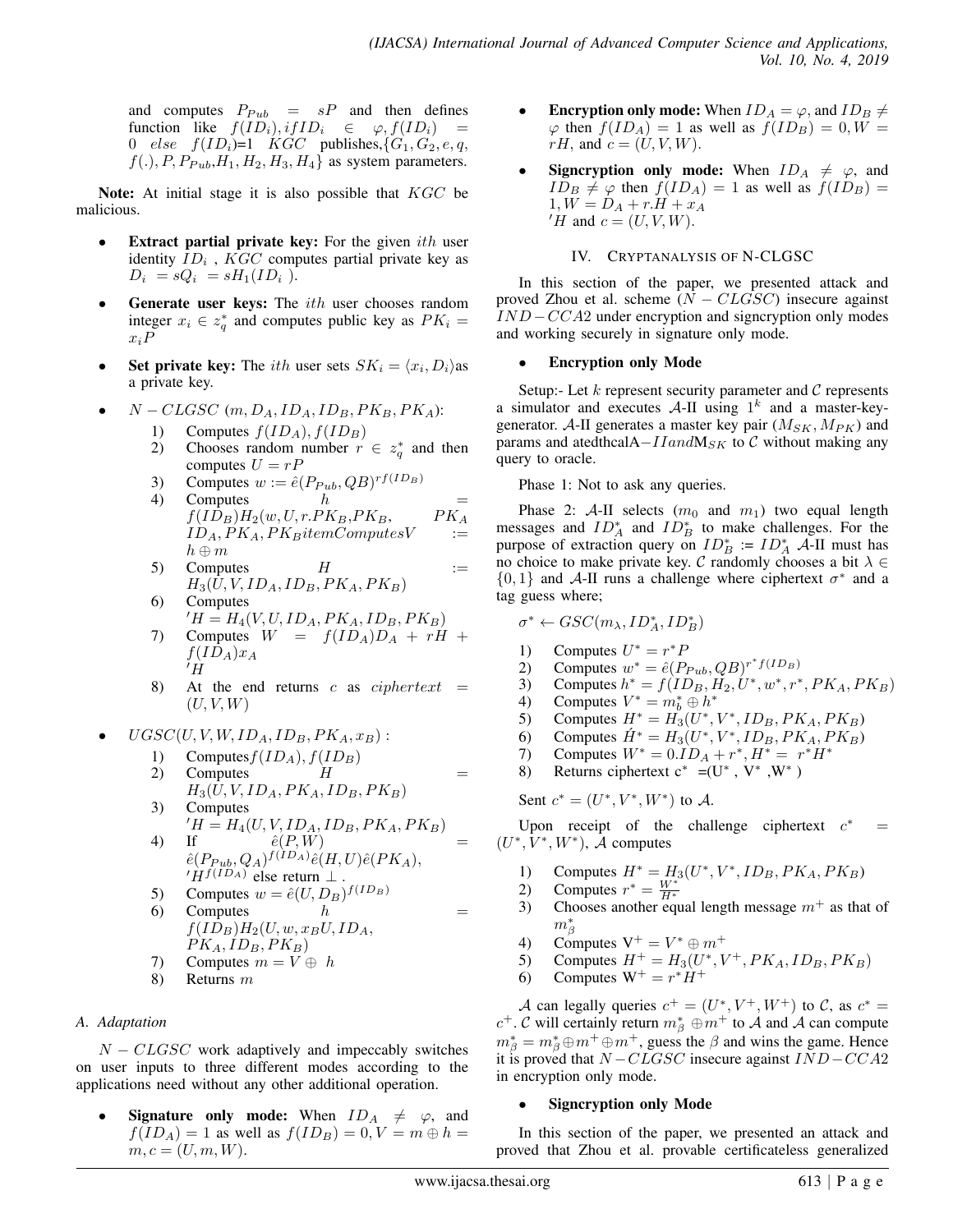signcryption scheme  $(N - CLGSC)$  is not  $IND - CCA2$ secure in signcryption mode also.

Setup: Same as in encryption mode.

Phase 01:Same as in encryption mode.

**Phase 02:** A-II provides  $(m_0, m_1)$ two equal length messages and sender's identity  $ID_A^*$  and receiver's identity  $ID_B^*$ use for challenge.  $A$ -II not to be allowed for private key extraction query on  $ID_B^*$ , as  $ID_B^* = ID$  using for confidentiality game. The challenger C picks a bit  $\beta \in \{0,1\}$  randomly and runs A-II takes a challenged ciphertext  $\sigma^*$  as input a challenged ciphertext  $\sigma^* \leftarrow GSC(m_\beta, ID_A^*, ID_B^*).$ 

- 1) Computes  $U^* = r^*P$
- 2) Computes  $w^* = \hat{e}(P_{Pub} , QB)^{r*f(ID_B)}$
- 3) Computes  $h^* = f(ID_B, H_2)(U^*, w^*, r^*,$  $PK_A, PK_B, ID_B)$
- 4) Computes  $V^* = m_b^* \oplus h^*$
- 5) Computes  $H^* = H_3^{\prime}(U^*, V^*, PK_A, ID, PK_B)$
- 6) Computes  $\hat{H}^* = H_4, (U^*, V^*, P K_A, ID_B, PK_B)$
- 7) Computes  $W^* = f(ID_A).D_A + r^*H^* + f(ID_A)x_A$  $H^*$
- 8) At the end send ciphertext  $c^* := (V^*, U^*, W^*)$

to A. On the receiving challenged ciphertext  $c^*$  =  $(U^*, V^*, W^*)$ , In above generalized signcryption process  $H^* = \hat{H}^*$  as  $H_3 : \{0,1\}^* \rightarrow G_1, H_4 : \{0,1\}^* \rightarrow$  $G_1$  and  $H^* = H_3(U^*, V^*, PK_A, ID_B, PK_B), \hat{H}^* =$  $H_4(U^*, V^*, PK_A, ID_B, PK_B), \mathcal{A}$  computes

- 1) Computes $(r^* + x_A)$   $H^* = r^*H^* + x'_A H^* = W^*$  $f(ID_A).D_A$
- 2) Computes H<sup>\*</sup>=  $H_3$  (*U*<sup>\*</sup>, *V*<sup>\*</sup>, *PK*<sub>A</sub>, *ID*, *PK*<sub>B</sub>)
- 3) Computes  $(r^* + x_A) = \frac{(r^* + x_A)\hat{H}^*}{H^*}$
- 4) Chooses another equal length message  $m<sup>+</sup>$  as that of  $m^*_\beta$
- 5) Computes  $V^+ = V^* \oplus m^+$
- 6) Computes  $H^+ = H_3(U^*, V^+, P K_A, P K_B, I D_B)$
- 7) Computes  $W^+ = ID_A + (r^* + x_A)H^* = ID_A +$  $r^*H^* + x_AH^*$

A can legally queries  $c^+ = (U^*, V^+, W^+)$  to C, as  $c^* =$  $c^+$ . C will certainly return  $m^*_{\beta} \oplus m^+$  to  $\mathcal A$  and  $\mathcal A$  can compute  $m^*_{\beta} = m^*_{\beta} \oplus m^+ \oplus m^+$ , guess the  $\beta$  and wins the game.

Hence here also proved insecurity of  $N - CLGSC$  under  $IND - CCA2$  in signcryption only mode.

## V. IMPROVED N-CLGSC

This section represents improved scheme, we proposed an Improved scheme  $(IN - CLGSC)$  scheme, comprises on the following algorithms:

• Setup  $(1^k)$ : Given  $(1^k)$ , two groups  $(G_1, +)$  using generator P and  $(G_2, *)$  respectively to be chosen by KGC using prime order n, a bilinear map , and 4 hash functions such that;  $H_1$  :  $\{0,1\}^*$  →  $G_1, H_2 : \{0,1\}^* \rightarrow G_1, H_3 : \{0,1\}^* \rightarrow$  $G_1, H_4 : \{0,1\}^* \rightarrow G_1$ , KGC selects a random integer  $s \in Z_q^*$  as a master key and computes  $P_{Pub}$  =  $sP$  and then defines like function  $f(ID)$  | if  $ID \in \varphi, f(ID) = 0$  else  $f(ID) =$ 

1. KGC publishes following system parameters as  $G_1, G_2, q, f(.)$ ,  $P_{Pub}P, e, H_1, H_2, H_3, H_4.$ 

- **Note:** At the initial stage it is also possible that  $KGC$ be malicious.
- **Extract partial private key:** Given the  $ith$  user identity  $ID_i$ ,  $KGC$  computes partial private key as  $D_i = sQ_i = sH_1(ID_i).$
- **Generate user keys:** Given  $ith$  user partial private key  $D_i$  and identity  $ID_i$  chooses random integer  $x_i \in z_q^*$ and thus computes public key  $PK_i = x_iP$ .
- Set private key: The *ith* user sets  $SK_i = \langle x_i, D_i \rangle$  as a private key.
- $IN-CLGSC(m, D_A, ID_A, ID_B, PK_B, PK_A,):$
- 1) Computes  $f(ID_A), f(ID_B)$ <br>2) select a random integer value
- 2) select a random integer value  $r \in z_q^*$
- 3) Computes  $U := r.P$ ,
- 4) Computes  $w := \hat{e}(P_{Pub} , QB)^r f(ID_B),$
- 5) Computes  $h := f(ID_B)H_2(U, w, r.PK_B, ID_A, PK_A,$  $ID_B, PK_B)$
- 6) Computes  $V := m \oplus (ID_A||ID_B) \oplus h$
- 7) Computes  $H := H_3(U, V, w, ID_A, PK_A, ID_B, PK_B),$
- 8) Computes  $\hat{H} := H_4(U, V, ID_A, PK_A, ID_B, PK_B),$ <br>9) Computes  $W := f(ID_A)D_A + r.H + f(ID_A)x'_AH$
- 9) Computes  $W := f(\overline{I}D_A)D_A + r \cdot H + f(\overline{I}D_A)x'_A\overline{H}$
- 10) At the end returns ciphertext  $c = (U, V, W)$  forward to receiver.
- $\bullet$   $U IN CLGSC(U, V, W, ID<sub>A</sub>, ID<sub>B</sub>, PK<sub>A</sub>, x<sub>B</sub>)$
- 
- 1) Computes  $f(ID_A, f(ID_B),$ <br>2) Computes  $w := \hat{e}(U, D_B), f$
- 2) Computes  $w := \hat{e}(U, D_B)$ ,  $f(ID_B)$ ,<br>3) Computes  $H := H_3(U, V, w, ID_A, I)$ Computes  $H := H_3(U, V, w, ID_A, ID_B, PK_A, PK_B)$
- 4) Computes  $H := H_4(U, V, ID_A, ID_B, PK_A, PK_B)$
- 5) If  $\hat{e}(P, W) := \hat{e}(P_{Pub}, Q_A) f(ID_A) \hat{e}(U, H) \hat{e}(PK_A, H),$  $f(ID_A)$  else returns  $\perp$ .
- 6) Computes  $h := f(ID_B)H_2(U, w, x_B)$  $U$ ,  $ID_A$ ,  $PK_A$ ,  $ID_B$ ,  $PK_B$ )
- 7) Computes  $m := V \oplus (ID_A||ID_B) \oplus h$ <br>8) Returns m.
- Returns m.

## *A. Variation*

 $IN - CLGSC$  works adaptively and impeccably switches on inputs of users, to three different modes according to the applications need without any other additional operation.

- Signature only mode: when  $ID_A \neq \varphi$ , and  $ID_B = \varphi$ then the value of  $f(ID_A) = 1$ , and  $f(ID_B) = 0, V = 0$  $mh = m, c = (U, m, W).$
- Encryption only mode: when  $ID_A = \varphi$ , and  $ID_B \neq$  $\varphi$  then the value of  $f(ID_A) = 1$ , and  $f(ID_B) = 0$ ,  $W = r.H$ , and  $c = (U, V, W)$ .
- Signcryption only mode: when  $ID_A \neq \varphi$ , and  $ID_B \neq$  $\varphi$  then the value of  $f(ID_A) = 1$  and  $f(ID_B) = 1$ ,  $W = D_A + r.H + x'_A H$ , and  $c = (U, V, W)$ .

## VI. ANALYSIS OF IN-CLGSC

This section of paper provides detail analysis. First part is correctness then security and cost analysis of our  $IN -$ CLGSC scheme.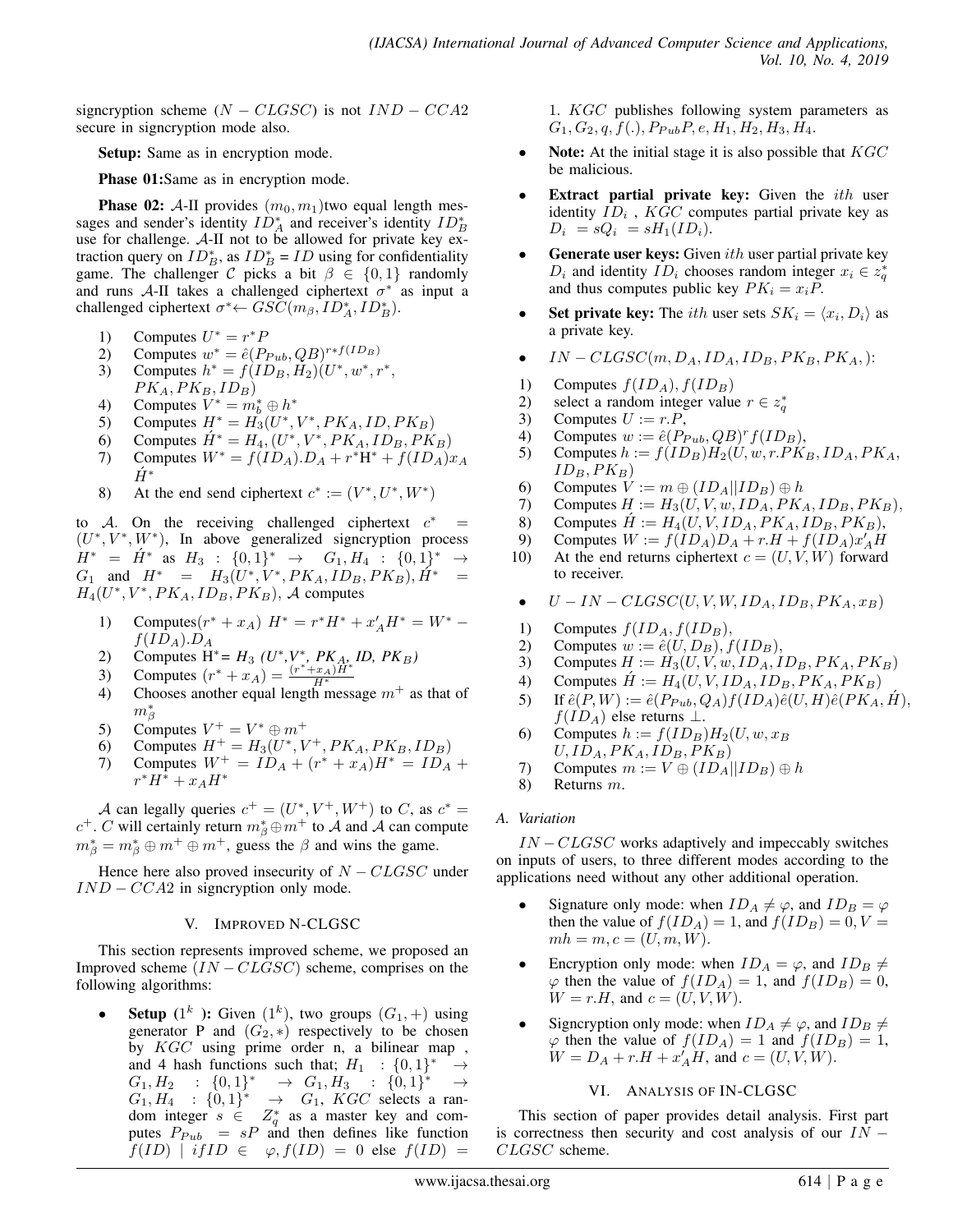#### *A. Correctness*

The correctness proofs of Zhou et al.  $N - CLGSC$  and  $IN - CLGSC$  are same. As the proofs had not discussed in the existing scheme but here we demonstrate correctness proofs also as;

Signcryption only mode

If 
$$
ID
$$
, and  $f(ID_A) = 1$  then

$$
\hat{e}(P,W)=\hat{e}(P,D_A+r.H+x'_AH)
$$

$$
=\hat e(P,D_A)\hat e(P,r.H)\hat e(P,x'_AH)
$$

$$
= \hat{e}(P, s.Q_A)\hat{e}(r.P, H)\hat{e}(x_A P, H)
$$

$$
=\hat{e}(sP,Q_{A})\hat{e}(U,H)\hat{e}(PK_{A},\acute{H})
$$

$$
=\hat{e}(P_{Pub} ,Q_{A})\hat{e}(U,H)\hat{e}(PK_{A} ,\acute{H})
$$

- $=\hat{e}(P_{Pub} ,Q_A), f(ID_A)\hat{e}(U,H)\hat{e}(PK_A ,\hat{H}), f(ID_A)$
- Encryption only mode

If 
$$
ID_A = \varphi
$$
, and  $f(ID_A.h) = 0$  then

$$
\hat{e}(P,W) = \hat{e}(P,r.H)
$$

$$
= \hat{e}(rP, H) = \hat{e}(U, H) = 1.\hat{e}(U, H).1
$$

$$
= \hat{e}(P_{Pub} , Q_A), f(ID_A) \hat{e}(U, H) \hat{e}(PK_A, 'H), f(ID_A)
$$

Signature only mode

 $If ID_A \neq \varphi, and f(ID_A) = 1$ then

$$
(P, W) = \hat{e}(P, D_A + r.H + x'_A H)
$$

$$
=\hat e(P,D_A)\hat e(P,r.H)\hat e(P,x'_AH)
$$

$$
= \hat{e}(P, sQ_A)\hat{e}(rP, H)\hat{e}(x_A P, H)
$$

$$
=\hat{e}(sP,Q_{A})\hat{e}(U,H)\hat{e}(PK_{A},\acute{H})
$$

$$
= \hat{e}(P_{Pub} , Q_A)\hat{e}(U, H)\hat{e}(PK_A, \hat{H})
$$
  
=  $\hat{e}(P_{Pub} , Q_A), f(ID_A)\hat{e}(U, H)\hat{e}(PK_A, \hat{H}), f(ID_A)$ 

*B. Security Analysis*

Confidentiality proof of  $IN - CLGSC$ 

T heorem 01 : *Against above proposed (signcryption or encryption only mode) scheme if* PPT *adversary* A*-I* has non negligible advantage to win game  $(IND - CLGSC -$ 

CCA2 − I) in random oracle model then A*-I must be used algorithm B to solve a hard GBDH problem as;*

$$
Adv_{CLGSC}^{IND-CCA2-I}(\mathcal{A} - I) \leq q_T \; Adv_{\Gamma}^{\mathcal{GBDH}}(B, q_D^2 + 2q_{Dq2} + q_2) + q_{SC}(q_{SC} + q_D + q_3 + 1)/2^k
$$
\n(4)

*Where*  $q_T = q_1 + q_x + q_{SK} + 2q_D + 2_q SC + 2$ *. Here*  $q_1, q_2, q_3, q_X, q_K, q_{SC}$  *and*  $q_D$  *represents maximum queries which an adversary could place to*  $H_1, H_2, H_3$ *, for full and partial private keys extraction as well as for, GSC and UGSC oracles.*

T heorem 02 : *Against above proposed (encryption or signcryption only mode) scheme if* PPT *adversary* A−II *has non negligible advantage to win game* (IND – CLGSC –  $CCA2 - II$ ) in random oracle model then A-II must be used algorithm B to solve a hard CDH problem as;

$$
Adv_{CLGSC}^{IND-CCA2-II}(\mathcal{A} - II) \leq q_T \; Adv_{\Gamma}^{\mathcal{D}H}(B) + q_{SC}(q_{SC} + q_D + q_3 + 1)/2^k
$$
\n
$$
(5)
$$

*Where*  $q_T = q_{PK} + q_{SK} + 2_{qD} + 2_{qSC} + 2$ *. Here*  $q_{PK}$  *represents maximum queries which an adversary can place multiple request for public key oracles.*

#### *C. Unforgeability of Proof IN-CLGSC*

## Theorem 03:

$$
Adv_{CLGSC}^{EUF-CMA-I}(\mathcal{A} - I) \leq q_T Adv_{\Gamma}^{\mathcal{GDH}}(B, q_{2D} + 2_{qDq2}) + (q_{SC}(q_{SC} + q_D + q_3 + 1) + 2)/2^k
$$
\n(6)

*where*  $q_T = q_1 + q_X + q_{SK} + 2_{qD} + 2_{qSC} + 1$  *and various* q 0 s *are as .Against above proposed (signature or signcryption only mode) scheme if* PPT *adversary* A*-I has non negligible advantage to win game*  $(EUF - CLGSC - CMA - I)$  *in random oracle model then* A*-I must be used algorithm B to solve a hard* GDH *problem as:*

$$
Adv_{CLGSC}^{EUF-CMA-I}(\mathcal{A} - I) \leq q_T Adv_{\Gamma}^{\mathcal{G}D\mathcal{H}}(B, q_{2D} + 2_{qDq2}) + (q_{SC}(q_{SC} + q_D + q_3 + 1) + 2)/2^k
$$
\n(7)

*where*  $q_T = q_1 + q_X + q_{SK} + 2_{qD} + 2_{qSC} + 1$  *and various*  $q's$  are as.

T heorem 04 : *Against above proposed (signature or signcryption only mode) scheme if* PPT *adversary* A*-II has non negligible advantage to win game (*EUF − CLGSC − CMA − II*) in random oracle model then* A*-II must be used algorithm B to solve a hard* CDH *problem as:*

$$
Adv_{CLGSC}^{EUF-CMA-II}(\mathcal{A} - II) \leq q_T Adv_{\Gamma}^{CDH}(B)
$$
  
+ 
$$
(q_{SC}(q_{SC} + q_D + q_3 + 1) + 2)/2^k
$$
 (8)

*Where*  $q_T = q_{PK} + q_{SK} + 2_{qD} + 2_{qSC} + 1$  *and few others* q 0 s *are as discussed before.*

*Note:The proofs of above theorems are similar to discussed in [4].*